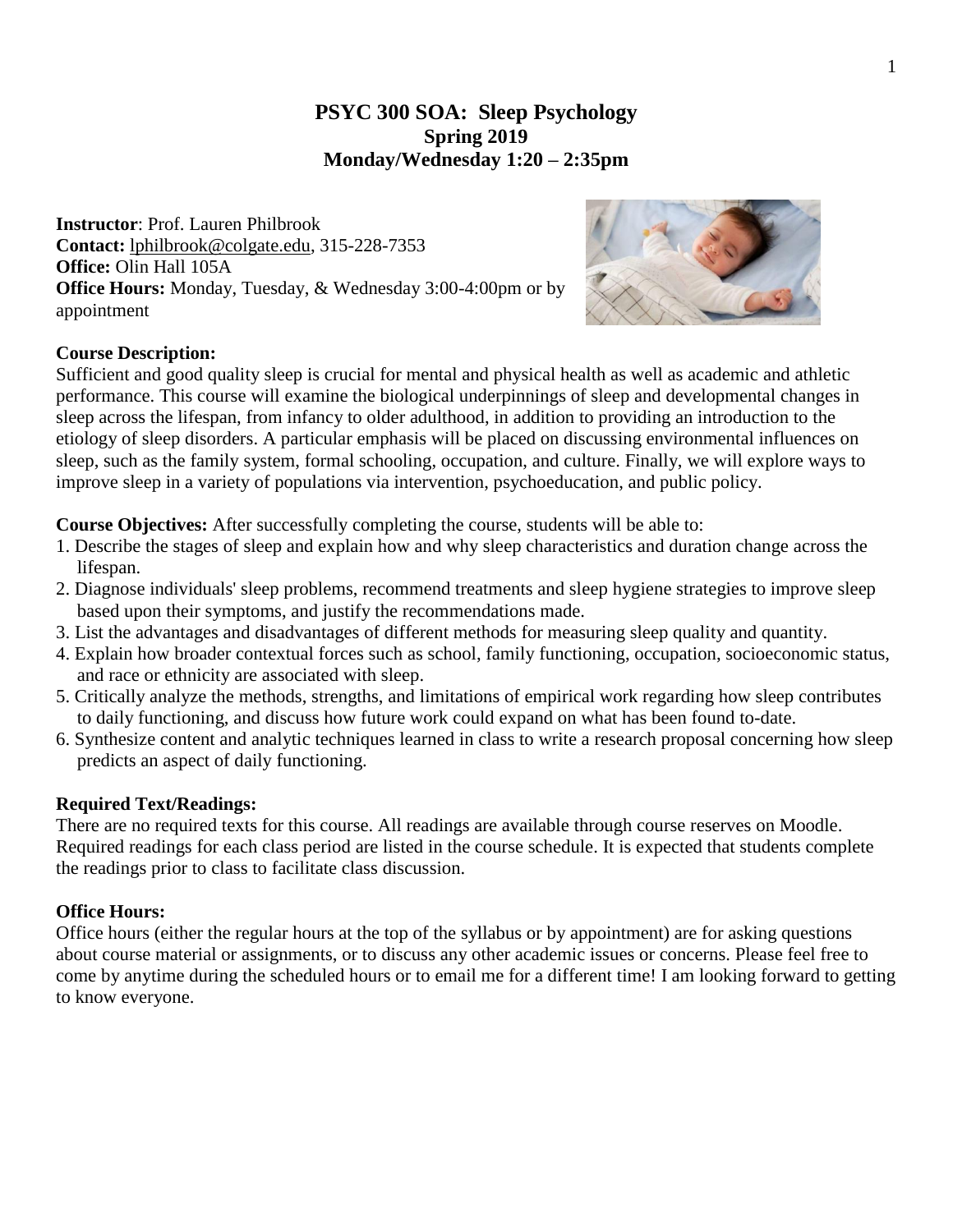### **Course Requirements**

**Sleep Self-Assessment:** To better understand how sleep is measured, you will have the opportunity to wear an actigraph and to complete sleep questionnaires to assess your own sleep. I will review how to interpret the results in class. Then you will write a brief 2-3 page reflection about the duration and quality of your sleep obtained from the actigraph and how the information compares to your self-reported assessment on the questionnaires. Further, you will be asked to discuss different sleep hygiene tips (habits and practices) that can help improve your sleep quality and duration. **The sleep self-assessment is worth 18 points and is due on Moodle by 5:00pm on April 15th.** Further information about the paper will be given in class and made available on Moodle.

**Reaction Papers:** Throughout the semester, there will be 10 opportunities to write a 1-2 page (double spaced) reaction paper. You are asked to complete 9 of them. In this paper you will discuss your reaction to the assigned readings **for class that day**. You may wish to address aspects of the readings such as how material on that day relates to other topics throughout the semester or to material from other classes you have taken, how the work relates to your own research interests, or issues that you see in the study design or the authors' interpretation of the findings. Reaction papers should assimilate knowledge from more than one reading and should clearly indicate that you have carefully completed and reflected on the course material. They should not be only a summary of the articles. **Papers are each worth 3 points and are due on Moodle by 1:10pm on the day they are assigned.** The intention of these short assignments is to facilitate in-class discussion, and they will be graded based on effort and engagement. Please bring up points from your reaction papers in class!

**Exams**: There will be a midterm and final exam in this course. The midterm will cover material discussed in class and course readings from January 23rd -February 25th . **The midterm is worth 20 points and is scheduled**  for our class time on February 27<sup>th</sup>. The final will cover material from March 4<sup>th</sup>-April 29<sup>th</sup>. Both exams will consist of short answer and essay questions that require you to integrate class and reading material. The final exam will NOT be cumulative. **The final exam is worth 40 points and is scheduled for May 7th from 3:00- 5:00pm.**

**Final Paper**: The final assessment in this course will consist of an 8-10 page research proposal. You will first select a topic of interest that concerns how sleep affects an aspect of daily functioning. The proposal will consist of a literature review, hypotheses, proposed methods for conducting the study, and discussion. The literature review should include at least 10 articles. **A short paragraph outlining your proposed topic and an accompanying annotated reference list should be uploaded to Moodle for approval by 5:00pm on March**  27<sup>th</sup>. Drawing from your 10 articles, you will then write a research proposal that explains the theoretical mechanisms linking sleep to the topic of interest and summarizes what empirical work to-date has found. Using skills developed in class, you will identify weaknesses in the studies summarized and describe how your study builds upon them. The hypotheses for your proposed study should follow the literature review. In the proposed methods section, please describe the participants to be recruited for the hypothetical study (i.e., age, gender, occupation, race/ethnicity, socioeconomic status) and why they were selected. The sleep patterns that are expected for the participants should be described. Next, the procedure should be explained, with particular emphasis on the type of sleep assessment to be used and why it was selected. Finally, the discussion should identify the new information the study could provide and how the results of the study could be used to help improve individuals' sleep, as well as study limitations and directions for future work. **The final paper is worth 50 points and is due on Moodle by 5:00pm on May 3rd .** Detailed instructions for the paper will be given in class and made available on Moodle.

**Discussion Co-Leader:** For nine of our classes (noted on the syllabus), the final 25 minutes of class will be reserved for two students to co-lead the class discussion together. Students will select an empirical article related to the topic for that day and email it to me for approval at least 1 week prior to class. Once an article is approved, **the co-leaders will email the article to all course students at least 5 days prior to class**. The discussion co-leaders will then work together to plan the class discussion regarding the article, making sure to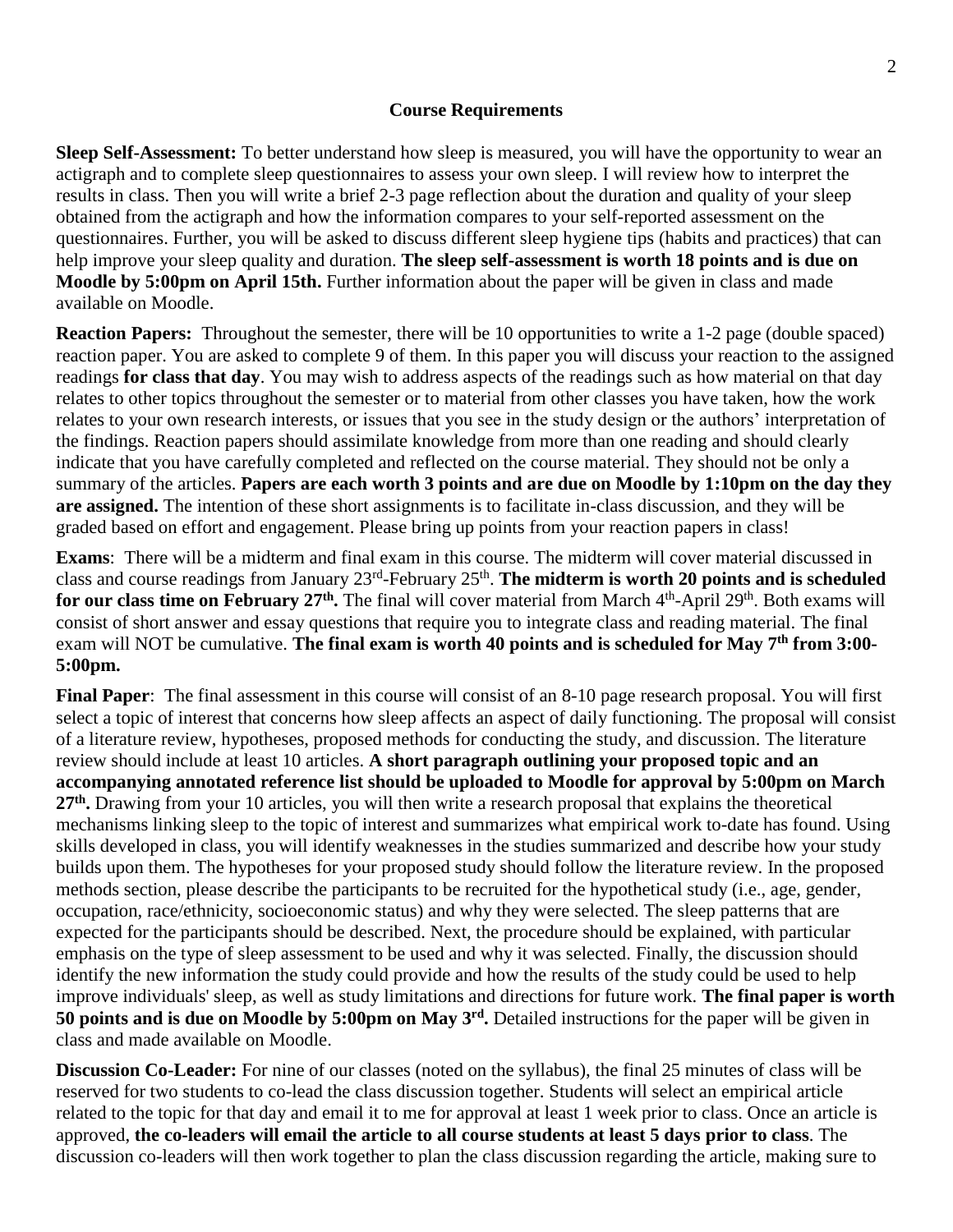emphasize understanding of study variables, design, procedure, results, and implications, as well as connections to other course material. Students may use any medium they would like to organize the discussion, including class activities, Power Point, small group discussions, etc.- whatever they feel will best engage their classmates and help them to understand the paper. The papers that are selected by discussion co-leaders will be tested on the exams. I will provide an outline one week prior to both the midterm and final exam that indicates what material you are expected to know. Detailed instructions regarding discussion co-leading will be given in class and made available on Moodle. Sign-ups for the discussion co-leading timeslots will take place on January  $28<sup>th</sup>$ . Discussion co-leading is worth 20 points. Further information about the discussion co-leading will be given in class and made available on Moodle.

**Class Attendance & Participation**: To facilitate discussions and activities in this small, intensive course, you are expected to attend and participate in all classes and to read the assigned material prior to class. Points for attendance and participation will be recorded on Moodle for each unit of the course.

#### **Grading Breakdown:**

| 9%    |
|-------|
| 13.5% |
| 10%   |
| 25%   |
| 20%   |
| 10%   |
| 12.5% |
|       |

#### **Final grades will be determined as follows:**

| $C+$ (78-79%)  | $F(59\% \text{ and below})$ |
|----------------|-----------------------------|
| $C(73-77%)$    |                             |
| $C - (70-72%)$ |                             |
| $D+$ (68-69%)  |                             |
| $D(63-67%)$    |                             |
| D- $(60-62%)$  |                             |
|                |                             |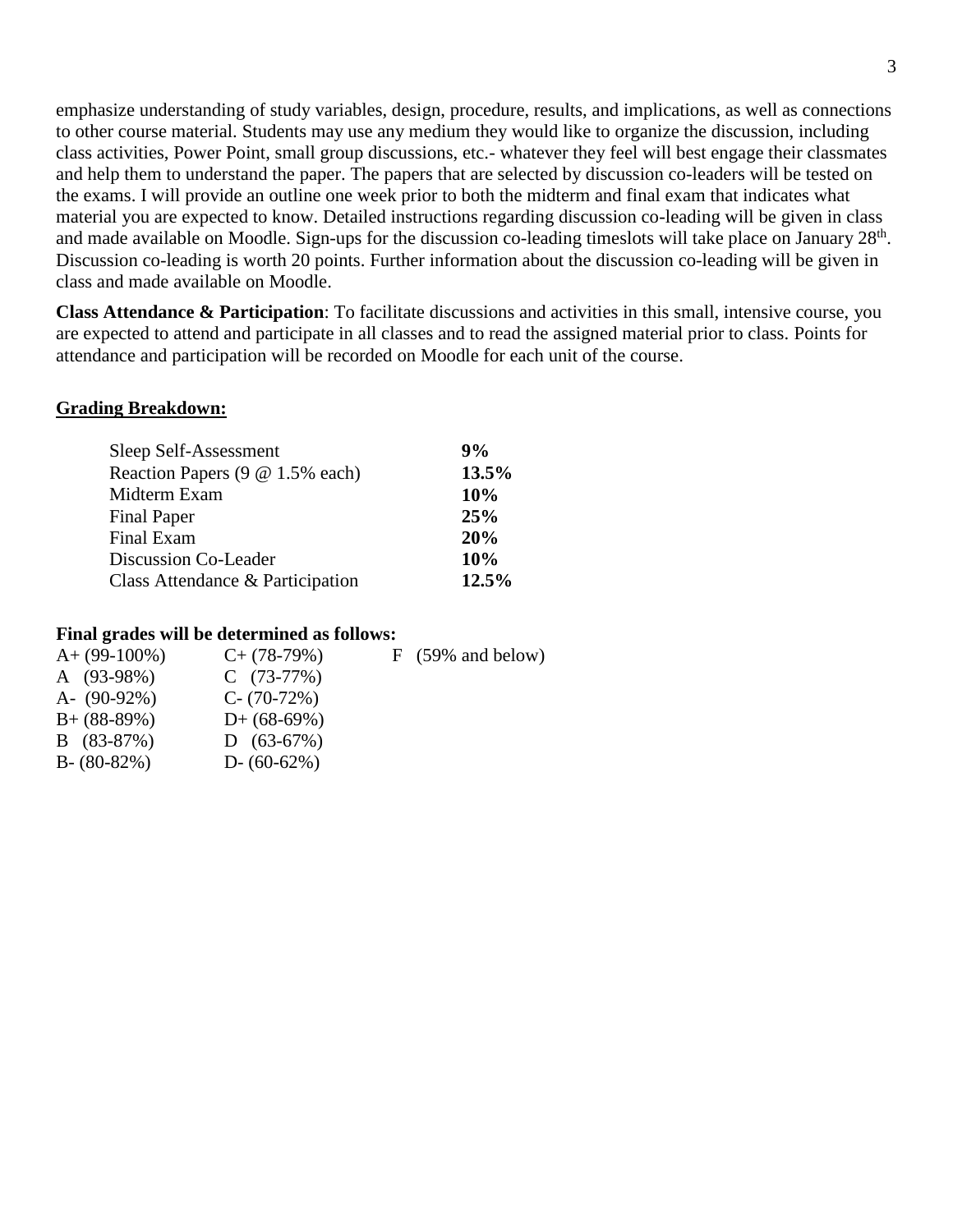## **Course Policies**

**Syllabus:** Every reasonable attempt will be made to follow the outlined course calendar. If changes are determined to be necessary, you will be informed of them in class and the syllabus will be updated accordingly on Moodle.

**Paper Formatting:** All papers should be typed in 12-point Times New Roman font, double spaced, with 1 inch margins all around. A reference list is only needed for the sleep self-assessment and final paper (not required for reaction papers) and should be in APA format.

**Late Assignments**: A 1/3rd letter grade reduction (e.g., A to A-) will be instituted for each day a paper is late without an excuse for illness, family emergency, etc. approved by me or a dean.

**Class Absences**: If you are ill or other unforeseen circumstances arise, please notify me prior to class if possible. Unexcused absences will result in a one-letter grade reduction for class participation for that unit.

**Exam Absences**: Prior arrangements must be made if your exam date needs to be changed. Being absent on the day of the exam without making prior arrangements will result in a one-letter grade reduction.

**Exam Policy:** Please be aware that if you use the restroom during an exam, you will be asked to leave your cell phone and all materials you brought to class at your desk. Smart watches must also be put away.

**Use of Electronic Devices:** As a courtesy to your classmates, please put cell phones away during class. If you choose to take notes on a laptop, please refrain from using the computer to do anything else but take notes (e.g., use the Internet, send email) because it can be very distracting to others. Repeated violation of these policies will result in a reduction of participation points.

**Academic Honesty:** The Colgate Honor Code applies to all of the work submitted in this class. It is expected that your written work (sleep self-assessment, reaction papers, exams, final paper) will be completed individually. It is particularly important that you are careful to use your own language in your paper and cite your source when you paraphrase information from a text or article. Please do not use direct quotes. If you have any questions about how these guidelines apply to your assignments, please feel free to come talk with me.

**Health/Accessibility Resources**: Students with disabilities of any kind that may affect their ability to participate fully in the course or to meet all course requirements are encouraged to contact Lynn Waldman (Director of Academic Support and Disability Services) at 315-228-7375. Also, students experiencing mental or physical health challenges that are significantly affecting their academic work or well-being are sincerely encouraged to speak with me or a dean.

**The Writing and Speaking Center**: All writers and public speakers can benefit from constructive feedback. At the Writing and Speaking Center, a free service for all students, peer writing consultants can help you with a draft's focus, organization, grammar, style, and citations, among other aspects. All meetings are private, and you may visit at any stage of your process, from clarifying your initial ideas to reviewing a final draft or practicing a presentation. See <http://www.colgate.edu/writingcenter> for more information or to schedule an appointment. The center is located in 208 Lathrop Hall. Phone: 315-228-6085.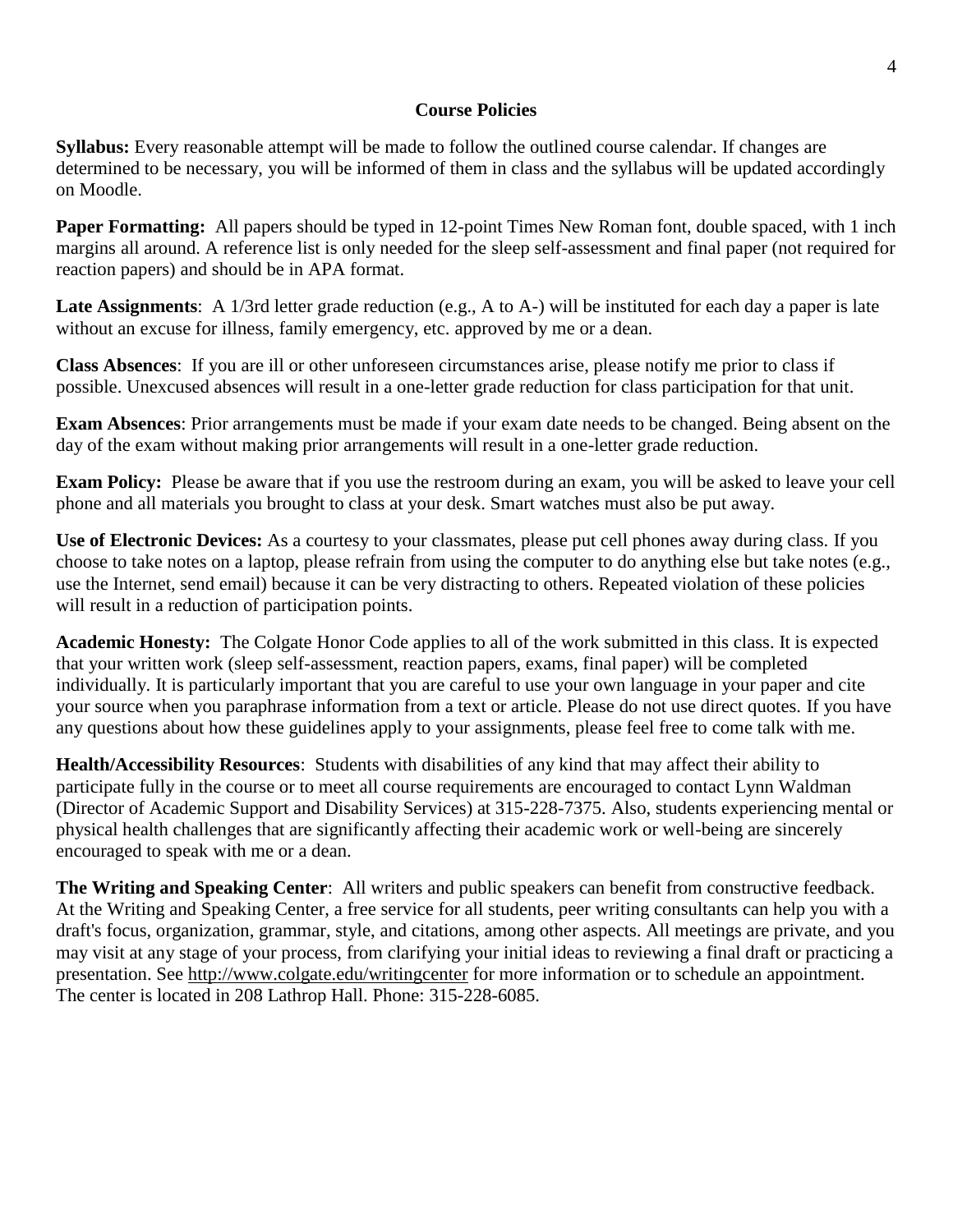| <b>Course Schedule</b> |                                         |                                                                                                                                                                                                                                                               |                                                                                                           |  |
|------------------------|-----------------------------------------|---------------------------------------------------------------------------------------------------------------------------------------------------------------------------------------------------------------------------------------------------------------|-----------------------------------------------------------------------------------------------------------|--|
| Date                   | Topic                                   | Reading & Assignments                                                                                                                                                                                                                                         | Focus                                                                                                     |  |
|                        |                                         | <b>UNIT 1: The Biology of Sleep</b>                                                                                                                                                                                                                           |                                                                                                           |  |
| 1/21                   | Course<br>Orientation &<br>Introduction | Review the syllabus and assignments; acquaint yourself<br>with the readings and the Moodle website                                                                                                                                                            | Why learn about sleep?                                                                                    |  |
| 1/23                   | Evolution and<br>Need for Sleep         | Lockley, S.W. & Foster, R.G. (2012). The reasons for<br>sleep. Sleep: A Very Short Introduction (pp. 40-<br>55).<br>O'Connor, A. (2015, October 15). Do we really need to                                                                                     | What is sleep? Why do<br>humans and animals<br>sleep? How have<br>humans developed the<br>need for sleep? |  |
|                        |                                         | sleep 7 hours a night? [web log post].<br>Yetish, G., Kaplan, H., Gurven, M., Wood, B., Pontzer,<br>H., Manger, P.R., Siegel, J.M. (2015). Natural<br>sleep and its seasonal variations in three pre-<br>industrial societies. Current Biology, 25, 2862-     |                                                                                                           |  |
|                        |                                         | 2868.                                                                                                                                                                                                                                                         |                                                                                                           |  |
| 1/28                   | Biology of<br>Sleep                     | <b>Reaction Paper 1 Due</b><br><b>Select Discussion Co-Leader Day</b>                                                                                                                                                                                         | What parts of the body<br>are functioning when<br>we are sleeping? How                                    |  |
|                        |                                         | Lockley, S.W. & Foster, R.G. (2012). Sleep generation<br>and regulation: A framework. Sleep: A Very<br>Short Introduction (pp. 7-15; 19-20; 23-25)                                                                                                            | do our bodies know it's<br>time to sleep? How<br>does circadian rhythm<br>work?                           |  |
|                        |                                         | Lewis, P.A. (2013). Building blocks of the brain. The<br>Secret World of Sleep (pp. 23-31).                                                                                                                                                                   |                                                                                                           |  |
|                        |                                         | Lewis, P.A. (2013). How the brain controls sleep. The                                                                                                                                                                                                         |                                                                                                           |  |
|                        |                                         | Secret World of Sleep (pp. 35-42).                                                                                                                                                                                                                            |                                                                                                           |  |
|                        |                                         | <b>UNIT 2: Measuring and Improving Sleep</b>                                                                                                                                                                                                                  |                                                                                                           |  |
| 1/30                   | Measurement                             | Sadeh, A. (2015). Sleep assessment methods                                                                                                                                                                                                                    | How do we measure                                                                                         |  |
|                        | & Sleep<br>Hygiene                      | [Monograph]. Monographs of the Society for<br>Research in Child Development, $80(1)$ , 33-48.                                                                                                                                                                 | sleep? What impact do<br>cell phones, computers,<br>and TVs have on sleep?                                |  |
|                        |                                         | Gradisar, M., & Short, M. A. (2013). Sleep hygiene and<br>environment: Role of technology. In A.R. Wolfson<br>& H.E. Montgomery-Downs (Eds.), The Oxford<br>Handbook of Infant, Child, and Adolescent Sleep<br>and Behavior (pp. 113-126).                    | What experimental<br>designs can be used to<br>study these effects?                                       |  |
|                        |                                         | King, D.L., Gradisar, M., Drummond, A., Lovato, N.,<br>Wessel, J., Micic, G., Douglas, P., & Delfabbro, P.<br>(2013). The impact of prolonged violent video-<br>gaming on adolescent sleep: An experimental<br>study. Journal of Sleep Research, 22, 137-143. |                                                                                                           |  |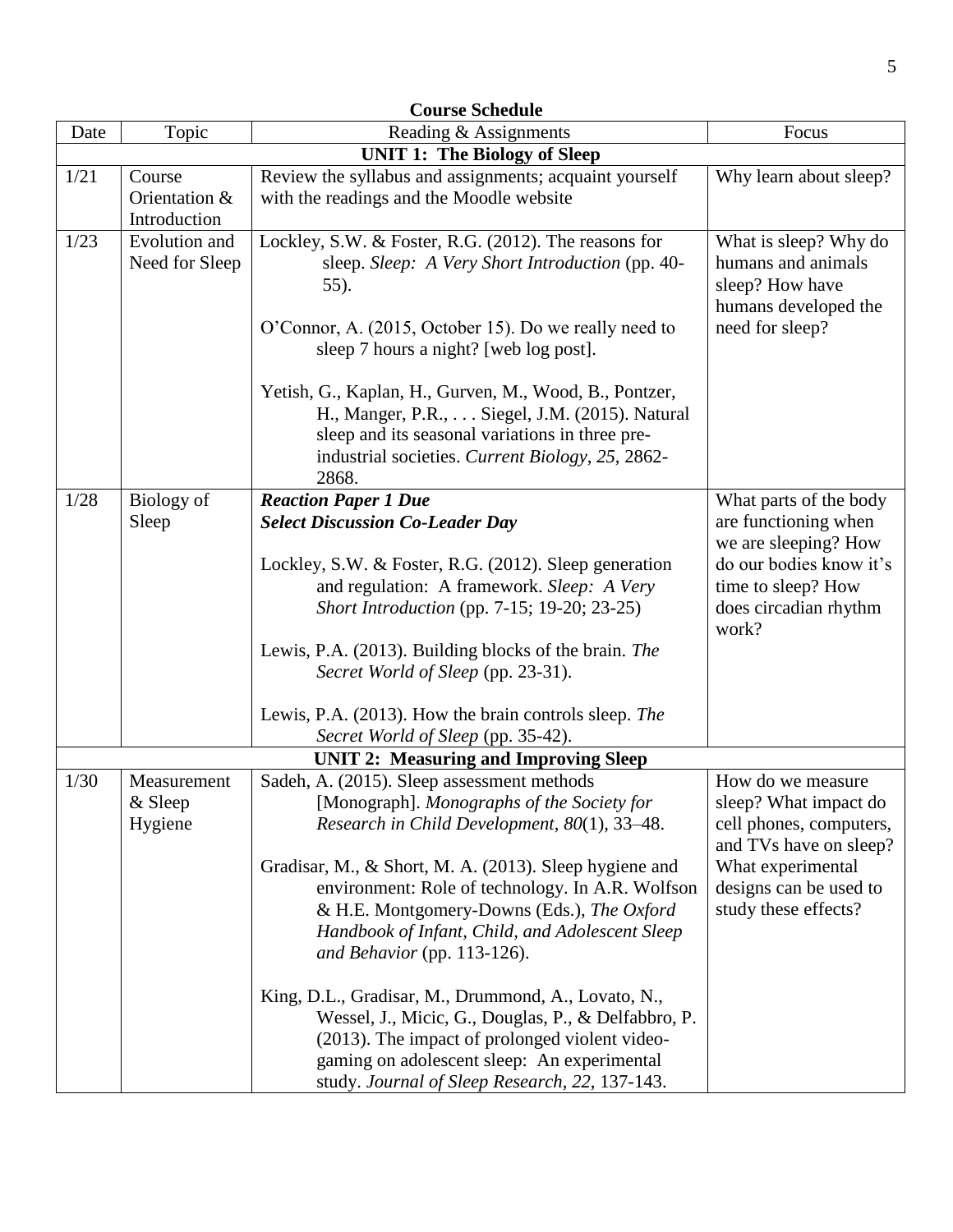|      | <b>UNIT 3: Sleep across the Lifespan</b> |                                                                                                                                                                                                                                                                                |                                                                                                                          |  |  |
|------|------------------------------------------|--------------------------------------------------------------------------------------------------------------------------------------------------------------------------------------------------------------------------------------------------------------------------------|--------------------------------------------------------------------------------------------------------------------------|--|--|
| 2/4  | Infancy and<br>Childhood                 | MacLean, J.E., Fitzgerald, D.A., & Waters, K.A. (2015).<br>Developmental changes in sleep and breathing<br>across infancy and childhood. Paediatric<br>Respiratory Reviews, 16, 276-284.                                                                                       | How do sleep patterns<br>change across infancy<br>and childhood? What is<br>SIDS? What are the<br>benefits and concerns  |  |  |
|      |                                          | Mosko, S., Richard, C., McKenna, J., & Drummond, S.<br>(1996). Infant sleep architecture during bedsharing<br>and possible implications for SIDS. Sleep and<br>Pediatrics, 19, 677-684.                                                                                        | regarding co-sleeping?                                                                                                   |  |  |
|      |                                          | Volkovich, E., Zion, H.B., Karny, D., Meiri, G., &<br>Tikotzky, L. (2015). Sleep patterns of co-sleeping<br>and solitary sleeping infants and mothers: A<br>longitudinal study. Sleep Medicine, 16, 1305-1312.                                                                 |                                                                                                                          |  |  |
| 2/6  | Infancy and<br>Childhood                 | <b>Reaction Paper 2 Due</b><br>Burnham, M.M., Goodlin-Jones, B.L., Gaylor, E.E., &<br>Anders, T.F. (2002). Nighttime sleep-wake<br>patterns and self-soothing from birth to one year of<br>age: A longitudinal intervention study. J Child<br>Psychol Psychiatry, 43, 713-725. | How can parents<br>encourage the<br>development of healthy<br>sleep patterns? How is<br>sleep related to<br>temperament? |  |  |
|      |                                          | Molfese, V.J., Rudasill, K.M., Prokasky, A., Holmes, M.,<br>Molfese, D., & Bates, J. (2015). Relations between<br>toddler sleep characteristics, sleep problems, and<br>temperament. Developmental Neuropsychology,<br>$40(3)$ , 138-154.                                      |                                                                                                                          |  |  |
| 2/11 | Adolescence                              | <b>Discussion Leader Day</b><br>Laberge, L., Petit, D., Simard, C., Vitaro, F., Tremblay,                                                                                                                                                                                      | In what ways and why                                                                                                     |  |  |
|      | and Emerging<br>Adulthood                | R.E., & Montplaisir, J. (2001). Development of<br>sleep patterns in early adolescence. Journal of<br>Sleep Research, 10, 59-67.                                                                                                                                                | do sleep patterns<br>change across the<br>transition from<br>childhood to                                                |  |  |
|      |                                          | Woods, H. C. and Scott, H. (2016). #Sleepyteens: social<br>media use in adolescence is associated with poor<br>sleep quality, anxiety, depression and low self-<br>esteem. Journal of Adolescence, 51, 41-49.                                                                  | adolescence? What<br>factors influence sleep<br>for adolescents and<br>college students?                                 |  |  |
|      |                                          | Lund, H.G., Reider, B.D., Whiting, A.B., & Prichard, J.R.<br>(2010). Sleep patterns and predictors of disturbed<br>sleep in a large population of college students.<br>Journal of Adolescent Health, 46, 124-132.                                                              |                                                                                                                          |  |  |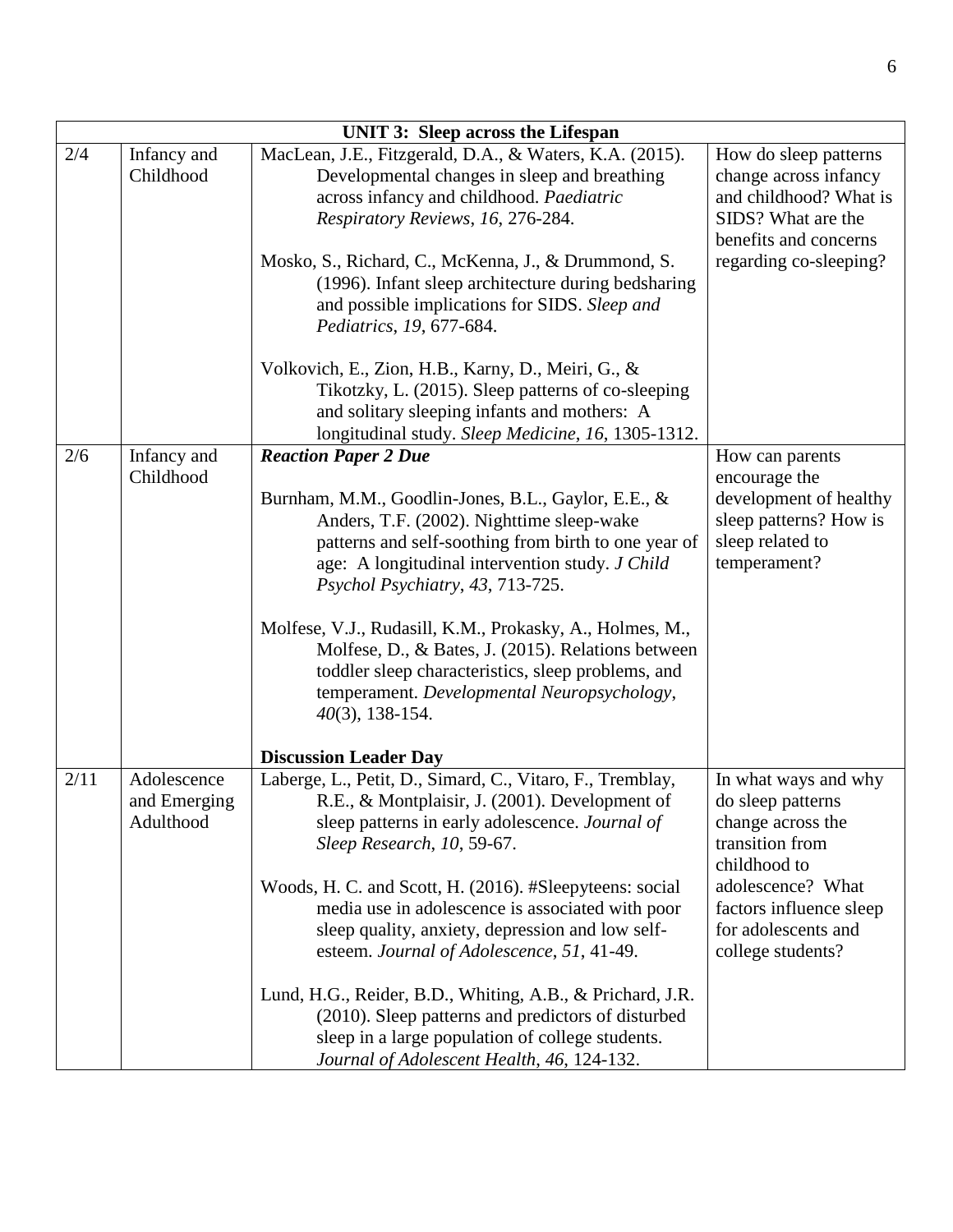| 2/13 | Middle<br>Adulthood | Lee, K.A., & Gay, C.L. (2004). Sleep in late pregnancy<br>predicts length of labor and type of delivery.<br>American Journal of Obstetrics and Gynecology,<br>191, 2041-2046. | How does sleep shift<br>across middle<br>adulthood? What<br>implications does sleep<br>have for new parents? |
|------|---------------------|-------------------------------------------------------------------------------------------------------------------------------------------------------------------------------|--------------------------------------------------------------------------------------------------------------|
|      |                     | Insana, S.P. & Montgomery-Downs, H.E. (2013). Sleep<br>and sleepiness among first-time postpartum<br>parents: A field and laboratory-based multi-                             |                                                                                                              |
|      |                     | method assessment. Developmental<br>Psychobiology, 55(4), 361-372.                                                                                                            |                                                                                                              |
|      |                     | <b>Discussion Leader Day</b>                                                                                                                                                  |                                                                                                              |
| 2/18 | Older<br>Adulthood  | <b>Reaction Paper 3 Due</b>                                                                                                                                                   | How do biological and<br>environmental                                                                       |
|      |                     | Vitiello, M.V. (2006). Sleep in normal aging. Sleep<br>Medicine Clinics, 1, 171-176.                                                                                          | influences shape sleep<br>in older adulthood?                                                                |
|      |                     |                                                                                                                                                                               | What are the changes in                                                                                      |
|      |                     | Lemola, S., & Richter, D. (2012). The course of                                                                                                                               | sleep experienced by                                                                                         |
|      |                     | subjective sleep quality in middle and old<br>adulthood and its relation to physical health. The                                                                              | aging adults?                                                                                                |
|      |                     | Journals of Gerontology, $68(5)$ , $721 - 729$ .                                                                                                                              |                                                                                                              |
|      |                     | <b>Discussion Leader Day</b>                                                                                                                                                  |                                                                                                              |
|      |                     | <b>UNIT 4: Sleep Disorders</b>                                                                                                                                                |                                                                                                              |
| 2/20 | Insomnia,           | Khan, M. N., Nock, R., & Gooneratne, N. S. (2015).                                                                                                                            | What are the symptoms                                                                                        |
|      | Circadian<br>rhythm | Mobile devices and insomnia: Understanding risks<br>and benefits. Current Sleep Medicine                                                                                      | of insomnia, circadian<br>rhythm disorders,                                                                  |
|      | disorders,          | Reports, 1(4), 226-231.                                                                                                                                                       | narcolepsy, etc.? How                                                                                        |
|      | narcolepsy          |                                                                                                                                                                               | are they diagnosed, and                                                                                      |
|      |                     | Richardson, C.E., Gradisar, M., Short, M.A., & Lang, C.                                                                                                                       | what are some available                                                                                      |
|      |                     | (2016). Can exercise regulate the circadian system<br>of adolescents? Novel implications for the                                                                              | treatments?                                                                                                  |
|      |                     | treatment of delayed sleep-wake phase disorder.                                                                                                                               |                                                                                                              |
|      |                     | Sleep Medicine Reviews, 1-8.                                                                                                                                                  |                                                                                                              |
|      |                     | Maski, K., Steinhart, E., Williams, D., Scammell, T.,                                                                                                                         |                                                                                                              |
|      |                     | Flygare, J., McCleary, K., & Glow, M. (2017).                                                                                                                                 |                                                                                                              |
|      |                     | Listening to the patient voice in narcolepsy:<br>Diagnostic delay, disease burden, and treatment                                                                              |                                                                                                              |
|      |                     | efficacy. Journal of Clinical Sleep Medicine, 13,                                                                                                                             |                                                                                                              |
|      |                     | 419-425.                                                                                                                                                                      |                                                                                                              |
| 2/25 | Sleep apnea,        | <b>Reaction Paper 4 Due</b>                                                                                                                                                   | Further discussion of                                                                                        |
|      | parasomnias         | Dixon, J.B., Schachter, L.M., O'Brien, P.E., Jones, K.,                                                                                                                       | major sleep disorders<br>and access to diagnosis                                                             |
|      |                     | Grima, M., Lambert, G.,& Naughton, M.T.                                                                                                                                       | and treatment                                                                                                |
|      |                     | (2012). Surgical vs. conventional therapy for                                                                                                                                 |                                                                                                              |
|      |                     | weight loss treatment of obstructive sleep apnea.                                                                                                                             |                                                                                                              |
|      |                     | JAMA, 308, 1142-1149.                                                                                                                                                         |                                                                                                              |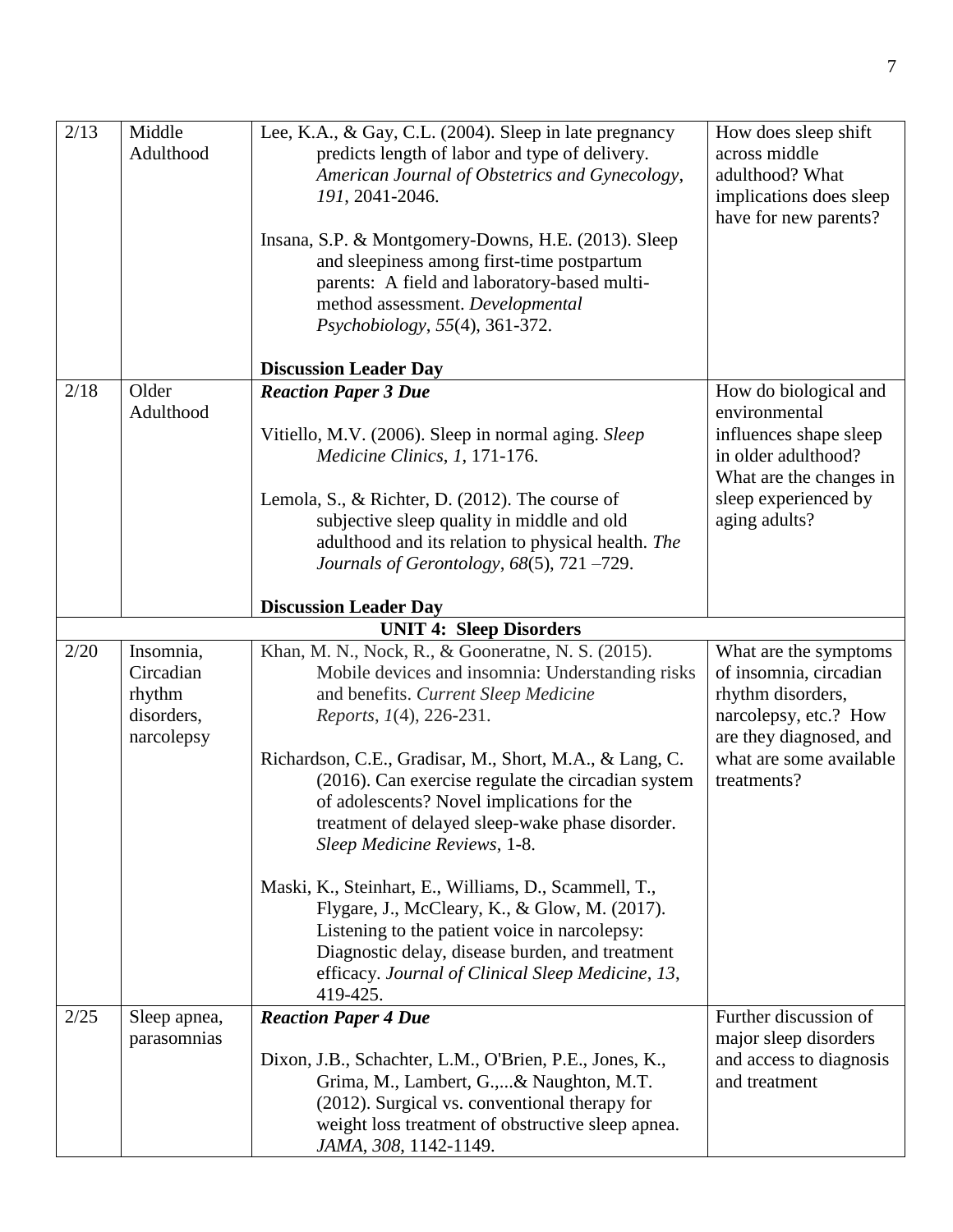| 2/27                      | Flemons, W.W., Douglas, N.J., Kuna, S.T., Rodenstein,<br>D.O., & Wheatley, J. (2004). Access to diagnosis<br>and treatment of patients with suspected sleep<br>apnea. Am J Respir Crit Care Med, 169, 668-672.<br>Galbiati, A., Rinaldi, F., Giora, E., Ferini-Strambi, L., &<br>Marelli, S. (2015). Behavioural and cognitive-<br>behavioural treatments of<br>parasomnias. Behavioural Neurology, 2015.<br><b>Midterm Exam</b>                                                                                                                                                                                                                                                                                                                                      |                                                                                                                                                                                                                                         |
|---------------------------|-----------------------------------------------------------------------------------------------------------------------------------------------------------------------------------------------------------------------------------------------------------------------------------------------------------------------------------------------------------------------------------------------------------------------------------------------------------------------------------------------------------------------------------------------------------------------------------------------------------------------------------------------------------------------------------------------------------------------------------------------------------------------|-----------------------------------------------------------------------------------------------------------------------------------------------------------------------------------------------------------------------------------------|
|                           | <b>UNIT 5: Sleep and Health</b>                                                                                                                                                                                                                                                                                                                                                                                                                                                                                                                                                                                                                                                                                                                                       |                                                                                                                                                                                                                                         |
| Mental Health<br>3/4      | Danielsson, N.S., Harvey, A.G., Macdonald, S., Jansson-<br>Fröjmark, M., & Linton, S.J. (2013). Sleep<br>disturbance and depressive symptoms in<br>adolescence: the role of catastrophic worry. J<br>Youth Adolesc, 42, 1223-1233.<br>Gruber, R., Sadeh, A., & Raviv, A. (2000). Instability of<br>sleep patterns in children with attention-<br>deficit/hyperactivity disorder. J Am Acad Child<br>Adolesc Psychiatry, 39, 495-501.<br>Corkum, P., Panton, R., Ironside, S., MacPherson, M., &<br>Williams, T. (2008). Acute impact of immediate<br>release methylphenidate administered three times a<br>day on sleep in children with attention-                                                                                                                   | How are sleep problems<br>associated with<br>emotional health? What<br>is the link between<br>ADHD symptoms and<br>sleep problems? What<br>impact do ADHD<br>medications have on<br>sleep?                                              |
|                           | deficit/hyperactivity disorder. Journal of                                                                                                                                                                                                                                                                                                                                                                                                                                                                                                                                                                                                                                                                                                                            |                                                                                                                                                                                                                                         |
| 3/6<br>Physical<br>Health | Pediatric Psychology, 33, 368-379.<br><b>Reaction Paper 5 Due</b><br>Spiegel, K., Tasali, E., Penev, P., & Van Cauter, E.<br>(2004). Brief communication: Sleep curtailment<br>in healthy young men in associated with decreased<br>leptin levels, elevated ghrelin levels, and increased<br>hunger and appetite. Annals of Internal Medicine,<br>141, 846-850.<br>Orzech, K.M., Acebo, C., Seifer, R., Barker, D., &<br>Carskadon, M.A. (2013). Sleep patterns are<br>associated with common illnesses in adolescents.<br>Journal of Sleep Research, 23(2), 133-142.<br>Prather, A.A., Janicki-Deverts, D., Hall, M.H., & Cohen,<br>S. (2015). Behaviorally assessed sleep and<br>susceptibility to the common cold. Sleep, 38,<br>1353-1359.<br><b>SPRING BREAK</b> | What are some of the<br>mechanisms underlying<br>the link between sleep<br>and weight gain? How<br>does insufficient sleep<br>contribute to getting<br>sick? What are some<br>methods that can be<br>used to study this<br>association? |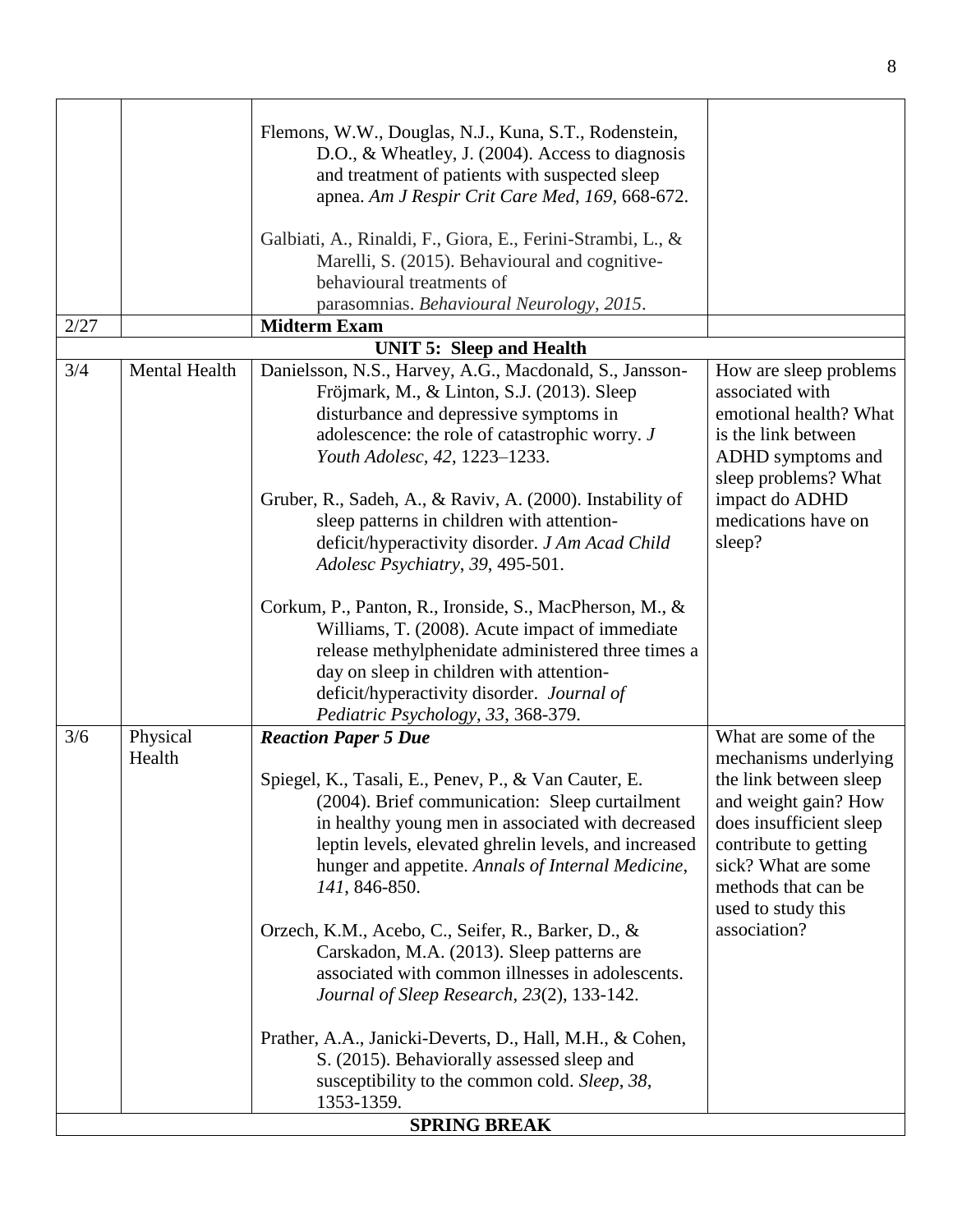| 3/18 | Athletic    | Mah, C.D., Mah, K.E., Kezirian, E.J., & Dement, W.C.            | How do sleep and       |
|------|-------------|-----------------------------------------------------------------|------------------------|
|      | Performance | $(2011)$ . The effects of sleep extension on the                | circadian patterning   |
|      |             | athletic performance of collegiate basketball                   | affect performance in  |
|      |             | players. Sleep, 34, 943-950.                                    | sports?                |
|      |             |                                                                 |                        |
|      |             | Smith, R.S., Guilleminault, C., & Efron, B. (1997).             |                        |
|      |             | Circadian rhythms and enhanced athletic                         |                        |
|      |             | performance in the National Football League.                    |                        |
|      |             | Sleep, 20, 362-365.                                             |                        |
|      |             |                                                                 |                        |
|      |             | <b>Discussion Leader Day</b>                                    |                        |
|      |             | <b>UNIT 6: Sleep and Cognition</b>                              |                        |
| 3/20 | Cognitive   | Distribute actigraphs and sleep questionnaires                  | How does sleep impact  |
|      | Performance |                                                                 | cognitive performance? |
|      |             | Lo, J.C., Ong, J.L., Leong, R.L., Gooley, J.J., & Chee,         | What are the           |
|      |             | M.W. (2016). Cognitive performance, sleepiness,                 | implications of poor   |
|      |             | and mood in partially sleep deprived adolescents:               | sleep for students?    |
|      |             | The need for sleep study. Sleep, 39(3), 687-698.                |                        |
|      |             |                                                                 |                        |
|      |             | Ritter, S.M., Strick, M., Bos, M.W., van Baaren, R.B., &        |                        |
|      |             | Dijksterhuis, A.P. (2012). Good morning                         |                        |
|      |             | creativity: Task reactivation during sleep                      |                        |
|      |             | enhances beneficial effect of sleep on creative                 |                        |
|      |             | performance. Journal of Sleep Research, 21, 643-                |                        |
|      |             | 647.                                                            |                        |
| 3/25 | Memory $&$  | <b>Reaction Paper 6 Due</b>                                     | How does sleep         |
|      | Science of  |                                                                 | enhance memory?        |
|      | Dreaming    | Lahl, O., Wispel, C., Willigens, B., & Pietrowsky, R.           | What is the purpose of |
|      |             | (2008). An ultra short episode of sleep is sufficient           | dreaming? How are      |
|      |             | to promote declarative memory performance.                      | dreams connected to    |
|      |             | Journal of Sleep Research, 17, 3-10.                            | memory?                |
|      |             |                                                                 |                        |
|      |             | Wamsley, E.J., Tucker, M., Payne, J.D., Benavides, J., &        |                        |
|      |             | Stickgold, R. (2010). Dreaming of a learning task               |                        |
|      |             | is associated with enhanced sleep-dependent                     |                        |
|      |             | memory consolidation. Current Biology, 20, 850-                 |                        |
|      |             | 855.                                                            |                        |
|      |             |                                                                 |                        |
|      |             | <b>Discussion Leader Day</b><br><b>UNIT 7: Sleep in Context</b> |                        |
|      |             |                                                                 |                        |
| 3/27 | Family      | Paper Topic & Annotated Reference List Due by 5:00pm            | How do the quality of  |
|      |             | on Moodle                                                       | relationships between  |
|      |             |                                                                 | family members         |
|      |             | Kelly, R.J., & El-Sheikh, M. (2013). Longitudinal               | influence their sleep? |
|      |             | relations between marital aggression and                        |                        |
|      |             | children's sleep: The role of emotional insecurity.             |                        |
|      |             | Journal of Family Psychology, 27(2), 282-292.                   |                        |
|      |             |                                                                 |                        |

9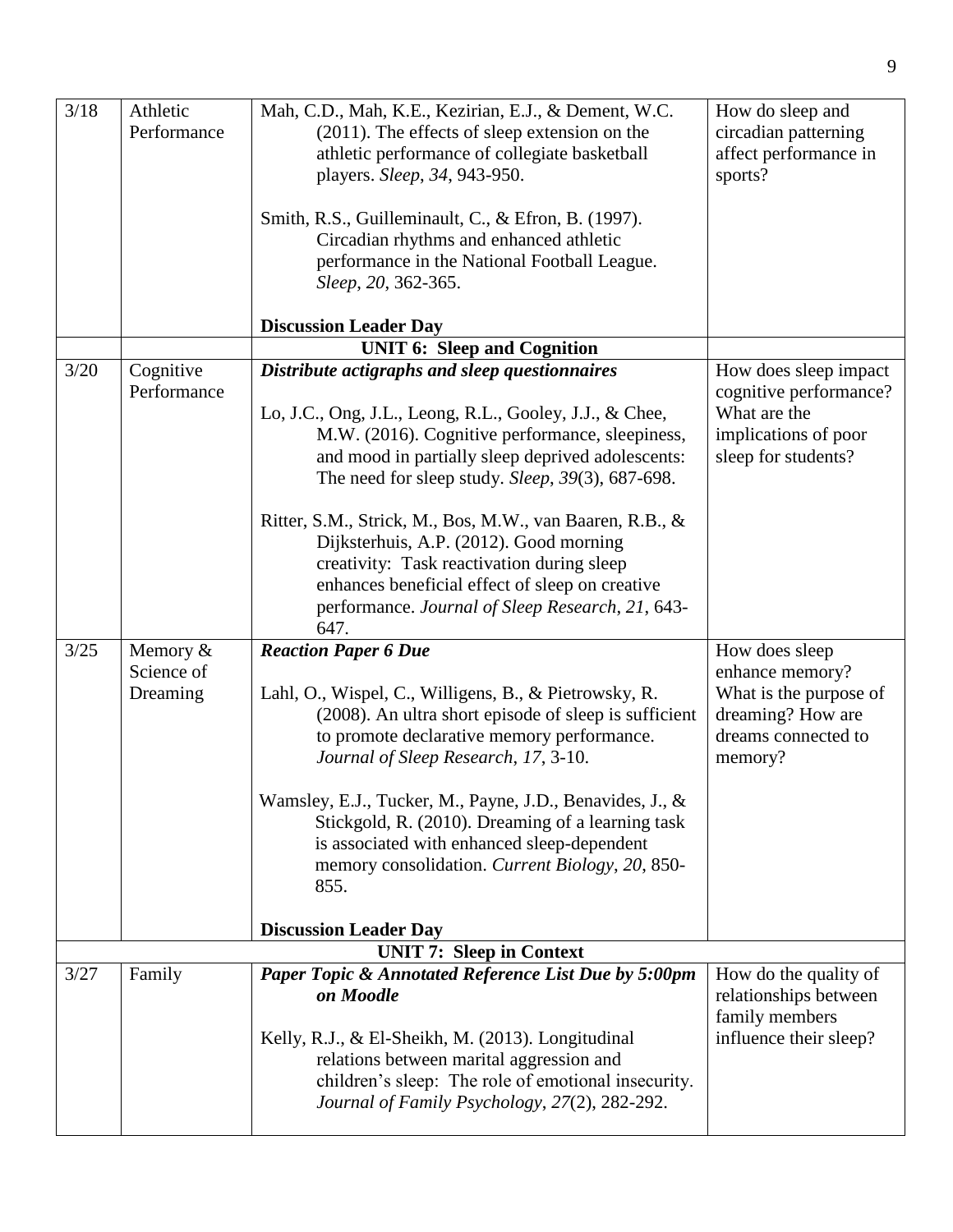|      |              | Bilodeau, F., Brendgen, M., Vitaro, F., Côté, S. M.,                                                                                                                                                                                                  |                                                               |
|------|--------------|-------------------------------------------------------------------------------------------------------------------------------------------------------------------------------------------------------------------------------------------------------|---------------------------------------------------------------|
|      |              | Tremblay, R. E., Touchette, E.,  & Boivin, M.                                                                                                                                                                                                         |                                                               |
|      |              | (2018). Longitudinal associations between peer                                                                                                                                                                                                        |                                                               |
|      |              | victimization and sleep problems in preschoolers:                                                                                                                                                                                                     |                                                               |
|      |              | the moderating role of parenting. Journal of                                                                                                                                                                                                          |                                                               |
|      |              | Clinical Child & Adolescent Psychology, 1-14.                                                                                                                                                                                                         |                                                               |
| 4/1  | Couple       | <b>Reaction Paper 7 Due</b>                                                                                                                                                                                                                           | How do partners                                               |
|      |              |                                                                                                                                                                                                                                                       | influence the quality of                                      |
|      |              | Selcuk, E., Stanton, S.C.E., Slatcher, R.B., & Ong, A.D.<br>(2017). Perceived partner responsiveness predicts<br>better sleep quality through lower anxiety. Social                                                                                   | one another's sleep?                                          |
|      |              | Psychological and Personality Science, 8(1), 83-<br>92.                                                                                                                                                                                               |                                                               |
|      |              | Pigeon, W.R., Cerulli, C., Richards, H., He, H., Perlis, M.,<br>& Caine, C. (2011). Sleep disturbances and their<br>associations with mental health among women<br>exposed to intimate partner violence. Journal of<br>Women's Health, 20, 1923-1929. |                                                               |
|      |              | <b>Discussion Leader Day</b>                                                                                                                                                                                                                          |                                                               |
| 4/3  | Neighborhood | Bagley, E.J., Kelly, R.J., Buckhalt, J.A., & El-Sheikh, M.                                                                                                                                                                                            | How is sleep impacted                                         |
|      |              | (2015). What keeps low-SES children from                                                                                                                                                                                                              | by adverse contexts                                           |
|      |              | sleeping well: The role of pre-sleep worries and<br>sleep environment. Sleep Medicine, 16, 496-502.                                                                                                                                                   | such as poverty and<br>community violence?                    |
|      |              | Kliewer, W. & Lepore, S.J. (2015). Exposure to violence,                                                                                                                                                                                              |                                                               |
|      |              | social cognitive processing, and sleep problems in                                                                                                                                                                                                    |                                                               |
|      |              | urban adolescents. Journal of Youth and                                                                                                                                                                                                               |                                                               |
|      |              | Adolescence, 44(2), 507-517.                                                                                                                                                                                                                          |                                                               |
| 4/8  | Race         | <b>Sleep Results Discussion: Bring your completed</b><br>questionnaires to class                                                                                                                                                                      | How do experiences of<br>racism and<br>discrimination disrupt |
|      |              | Hicken, M.T., Lee, H., Ailshire, J., Burgard, S.A., &                                                                                                                                                                                                 | sleep?                                                        |
|      |              | Williams, D.R. (2013). "Every shut eye, ain't                                                                                                                                                                                                         |                                                               |
|      |              | sleep": The role of racism-related vigilance in                                                                                                                                                                                                       |                                                               |
|      |              | racial/ethnic disparities in sleep difficulty. Race<br>Soc Probl, 5, 100-112.                                                                                                                                                                         |                                                               |
|      |              | Tomfohr, L., Pung, M.A., Edwards, K.M, & Dimsdale,                                                                                                                                                                                                    |                                                               |
|      |              | J.E. (2012). Racial differences in sleep                                                                                                                                                                                                              |                                                               |
|      |              | architecture: The role of ethnic discrimination.                                                                                                                                                                                                      |                                                               |
|      |              | Biological Psychology, 89(1), 34-38.                                                                                                                                                                                                                  |                                                               |
| 4/10 | Culture      | <b>Reaction Paper 8 Due</b>                                                                                                                                                                                                                           | How does culture shape<br>sleep behavior and                  |
|      |              | Jenni, O.G. & O'Connor, B.B. (2005). Children's sleep:                                                                                                                                                                                                | practices across the                                          |
|      |              | An interplay between culture and biology.<br>Pediatrics, 115(1), 204-216.                                                                                                                                                                             | world?                                                        |
|      |              |                                                                                                                                                                                                                                                       |                                                               |

10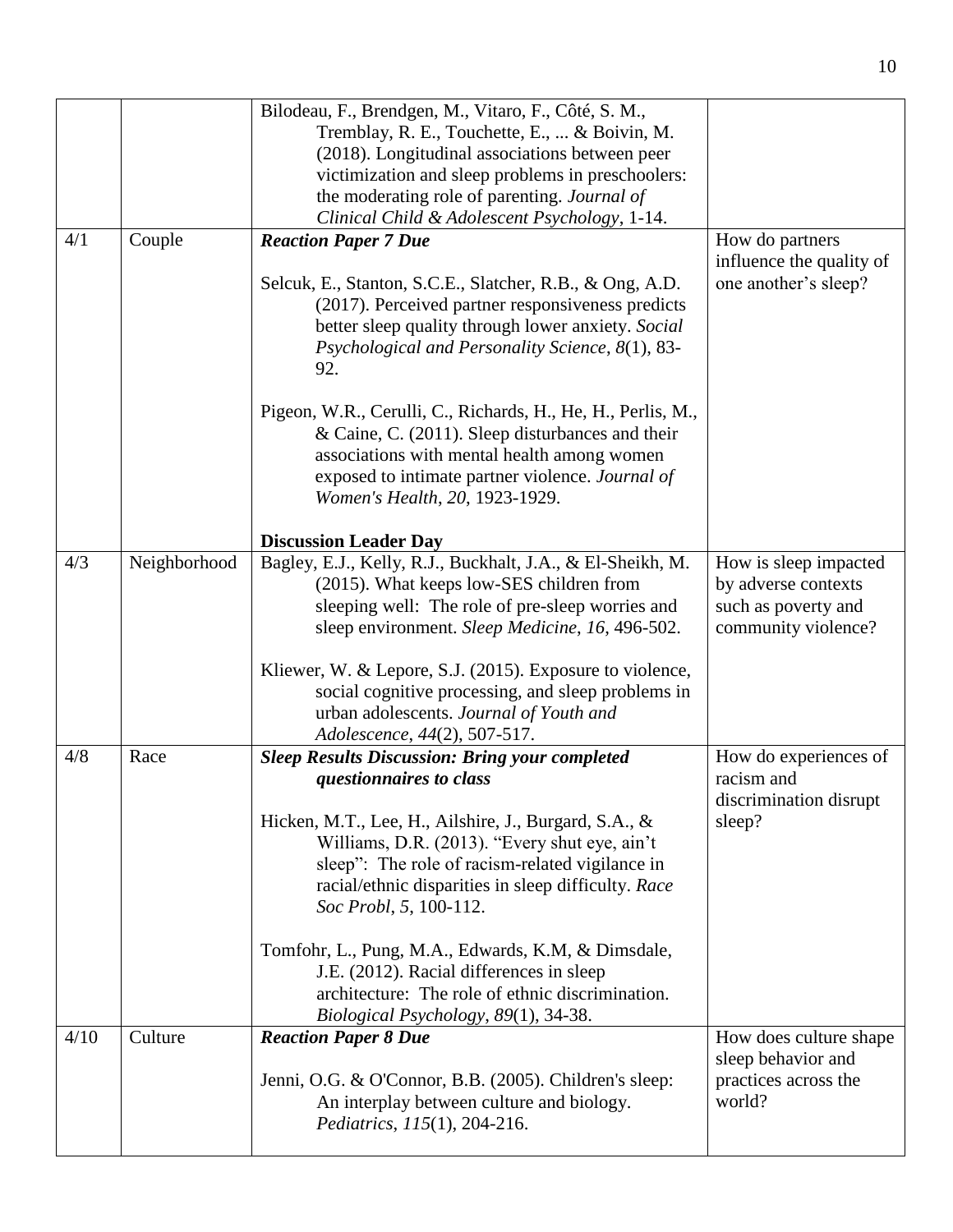|      |               | LeBourgeois, M. K., Giannotti, F., Cortesi, F., Wolfson,                    |                                           |
|------|---------------|-----------------------------------------------------------------------------|-------------------------------------------|
|      |               | A. R., & Harsh, J. (2005). The relationship                                 |                                           |
|      |               | between reported sleep quality and sleep hygiene<br>in Italian and American |                                           |
|      |               | adolescents. Pediatrics, 115(Supplement 1), 257-                            |                                           |
|      |               | 265.                                                                        |                                           |
|      |               |                                                                             |                                           |
|      |               | <b>Discussion Leader Day</b>                                                |                                           |
| 4/15 |               | NO CLASS: Sleep Self-Assessment Due by 5:00pm on                            |                                           |
|      |               | <b>Moodle</b>                                                               |                                           |
|      |               | <b>UNIT 8: Sleep and Society</b>                                            |                                           |
| 4/17 | Interventions | Kushnir, J., & Sadeh, A. (2012). Assessment of brief                        | How can we help                           |
|      |               | interventions for nighttime fears in preschool                              | improve sleep for<br>children and adults? |
|      |               | children. European Journal of Pediatrics, 171(1),<br>$67 - 75.$             | What factors must be                      |
|      |               |                                                                             | considered when                           |
|      |               | Papadopoulos, N., Sciberras, E., Hiscock, H., Mulraney,                     | designing a sleep                         |
|      |               | M., McGillivray, J., & Rinehart, N. (2015). The                             | intervention?                             |
|      |               | efficacy of a brief behavioral sleep intervention in                        |                                           |
|      |               | school-aged children with ADHD and comorbid                                 |                                           |
|      |               | autism spectrum disorder. Journal of Attention                              |                                           |
|      |               | Disorders, 1-10.                                                            |                                           |
|      |               | Brown, F. C., Buboltz Jr, W. C., & Soper, B. (2006).                        |                                           |
|      |               | Development and evaluation of the Sleep                                     |                                           |
|      |               | Treatment and Education Program for Students                                |                                           |
|      |               | (STEPS). Journal of American College                                        |                                           |
|      |               | Health, 54(4), 231-237.                                                     |                                           |
| 4/22 | Interventions | <b>Reaction Paper 9 Due</b>                                                 | Continued discussion of                   |
|      |               |                                                                             | sleep interventions for                   |
|      |               | Ritterband, L.M., Thorndike, F.P., Gonder-Frederick,                        | adults                                    |
|      |               | L.A., Magee, J.C., Bailey, E.T., Saylor, D.K., &                            |                                           |
|      |               | Morin, C.M. (2009). Efficacy of an internet-based                           |                                           |
|      |               | behavioral intervention for adults with insomnia.                           |                                           |
|      |               | Arch Gen Psychiatry, 66, 692-698.                                           |                                           |
|      |               | Irwin, M. R., Olmstead, R., & Motivala, S. J. (2008).                       |                                           |
|      |               | Improving sleep quality in older adults with                                |                                           |
|      |               | moderate sleep complaints: A randomized                                     |                                           |
|      |               | controlled trial of Tai Chi Chih. Sleep, 31(7),                             |                                           |
|      |               | 1001-1008.                                                                  |                                           |
|      |               | <b>Discussion Leader Day</b>                                                |                                           |
| 4/24 | Public Health | Philip, P., Sagaspe, P., Moore, N., Taillard, J., Charles,                  | How are driving and                       |
|      |               | A., Guilleminault, C., & Bioulac, B. (2005).                                | work performance                          |
|      |               | Fatigue, sleep restriction and driving performance.                         | affected by sleep                         |
|      |               | Accident analysis and prevention, 27, 473-478.                              | deprivation? What is                      |
|      |               |                                                                             | the relationship                          |
|      |               |                                                                             | between chronotype                        |